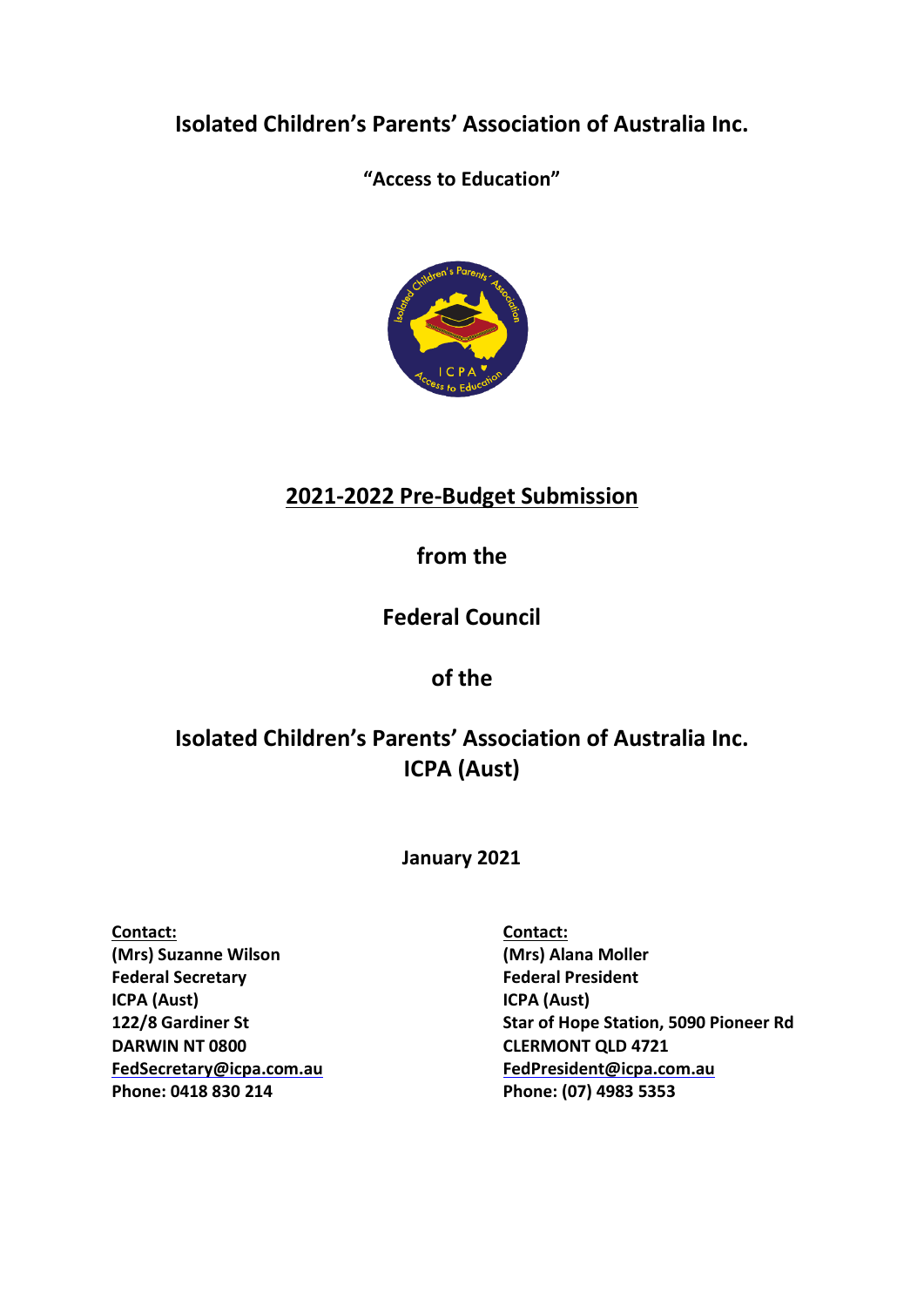The Isolated Children's Parents' Association of Australia, ICPA (Aust), is pleased to provide several recommendations for consideration in the 2020-2021 Federal Budget to contribute to achieving equity of educational opportunity for children and students living in rural and remote regions, thus ensuring they have access to a continuing and appropriate education determined by their aspirations rather than their location.

Improving the educational outcomes of rural and remote students requires a nationwide, collaborative approach to ensure national consistency, no matter where education is provided. The financial cost to families educating children in geographically isolated locations continues to rise, and the loss of many families from these areas can be attributed to the cost and difficulties of accessing equitable education. While an Assistance for Isolated Children (AIC) allowance exists and is gratefully received and appreciated, the Allowance is currently well below the actual costs rural and remote families incur when it comes to education for their children. If the AIC were increased to adequately assist rural and remote families who incur unique educational expenses due to being geographically isolated, other areas of difficulty might be alleviated.

| <b>Increase the Assistance for</b> | <b>AIC Distance Education (DE)</b>                                                | The AIC allowance needs to be increased to                                         |  |
|------------------------------------|-----------------------------------------------------------------------------------|------------------------------------------------------------------------------------|--|
| <b>Isolated Children (AIC)</b>     | <b>Allowance</b>                                                                  | adequately assist geographically isolated                                          |  |
| <b>Allowance</b>                   | <b>AIC Boarding Allowance</b>                                                     | families with the expenses incurred to                                             |  |
|                                    |                                                                                   | provide children with compulsory education                                         |  |
|                                    | <b>AIC Second Home Allowance</b>                                                  |                                                                                    |  |
| AIC - DE Allowance for 3-4         |                                                                                   | Extension of the AIC Distance Education (DE) allowance to those taking part in     |  |
| year olds                          |                                                                                   | early childhood programs via Distance Education in their transition to school.     |  |
| <b>Secure funding Rural and</b>    |                                                                                   | Mobile Early Childhood Services, in particular Mobile Playgroups in rural and      |  |
| remote Mobile Early                | remote areas be supported with adequate and ongoing Funding.                      |                                                                                    |  |
| <b>Childhood Services</b>          |                                                                                   |                                                                                    |  |
| <b>Distance Education Teaching</b> | The introduction of a Distance Education Teaching Allowance as financial recogni- |                                                                                    |  |
| <b>Allowance (DETA)</b>            | tion of the essential work a geographically isolated distance education tutor     |                                                                                    |  |
|                                    | performs.                                                                         |                                                                                    |  |
| <b>Tertiary Access Allowance</b>   | The introduction of a Tertiary Access Allowance (TAA) equal to the Relocation     |                                                                                    |  |
| (TAA)                              | Scholarship for students whose family home is in a rural or remote area.          |                                                                                    |  |
| <b>Rural Hardship Education</b>    | The establishment of a permanent/long term Rural Hardship Education Fund that     |                                                                                    |  |
| <b>Fund (RHEF)</b>                 | is available each time a disaster/hardship impacts a rural area. Funds should be  |                                                                                    |  |
|                                    |                                                                                   | automatically available for geographically isolated students' education assistance |  |
|                                    | programs.                                                                         |                                                                                    |  |
| <b>Living Away from Home</b>       |                                                                                   | An immediate increase to the Commonwealth Living Away from Home Allowance          |  |
| <b>Allowance (LAFHA)</b>           |                                                                                   | (LAFHA) for Australian Apprentices and indexation to CPI to better assist with     |  |
|                                    | rising costs of living.                                                           |                                                                                    |  |

## **Table 1. Summary of Recommendations**

# **Increase the Assistance for Isolated Children (AIC) Allowance**

Accessing compulsory education is a significant financial burden for rural and remote geographically isolated families.

ICPA (Aust) seeks an increase in the Assistance for Isolated Children (AIC) allowance to ensure it adequately **addresses the extensive out-of-pocket costs incurred by rural and remote geographically isolated families whether** their children need to study via distance education, board away from home or the Family sets up a second home to **access schooling.**

While the AIC is indexed annually in line with the CPI, this does not adequately reflect the increasing costs of providing education for geographically isolated children. Indeed, in 2021, due to the financial situation arising from the COVID-19 pandemic, no increase in the payment rates have been made, except for a small increase to the Second Home Allowance. We request that the 2021-2022 budget includes increased support for geographically isolated families.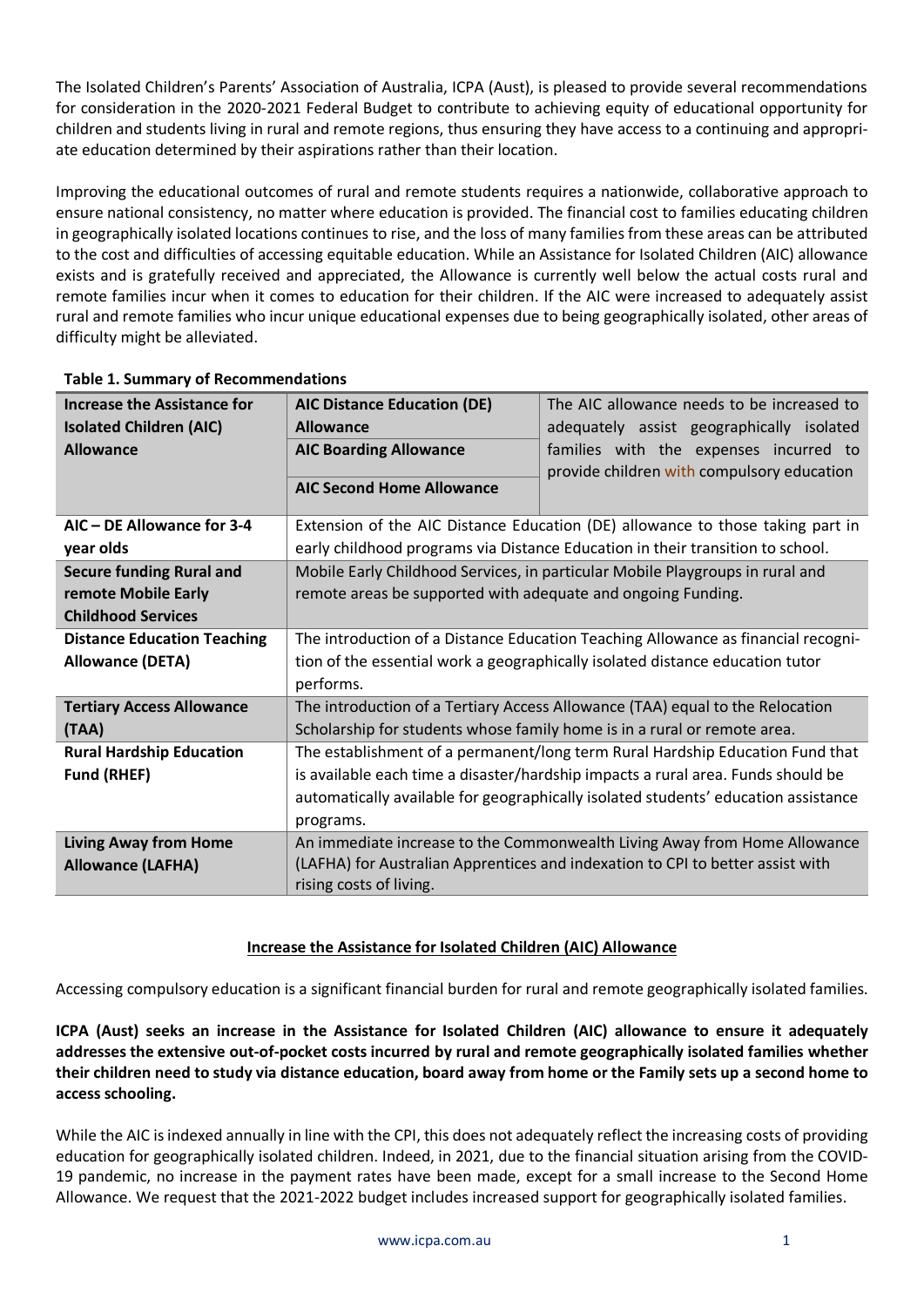## **AIC Distance Education Allowance**

Due to geographical isolation, families who educate their children via distance education, are required to establish and maintain a schoolroom setting, provide extra learning materials and resources and print necessary learning materials which are supplied to students at mainstream schools.

In addition, rural and remote distance education families often travel significant distances to participate in school activities that offer interaction and socialisation for their children. The Assistance for Isolated Children (AIC) Distance Education Allowance assists geographically isolated Distance Education families with some of these expenses. However, the AIC Distance Education allowance requires a further increase to better reflect the extensive and ever increasing expenses associated with the provision of distance education.

## **Distance Education Allowance increase of \$750 per annum**

5268 students (Dec 2017) receive Distance Education Allowance @ \$4278 per year (2021)

- $\bullet$  Increase of \$750 per annum = \$3,951,000
- Total funding allocation over forward estimates (4 years) = \$15,804,000

| <b>Number of Students</b> | Funding per Child per annum      |        | Total Funding per annum |
|---------------------------|----------------------------------|--------|-------------------------|
| 5268                      | <b>Current Funding</b><br>\$4278 |        | \$22,536,504            |
|                           | \$750<br>Additional              |        | \$3,951,000             |
|                           | Funding                          |        |                         |
|                           | Total per annum                  | \$5028 | \$26,487,504            |

### **Table 2. AIC – DE Allowance Increase**

\*student numbers are based on the 2017 figures provided by the Department of Social Services.

#### **AIC Boarding Allowance**

Many children living in remote regions of Australiamustmove away fromhome to attend school. Accessing compulsory schooling through boarding institutions comes at a considerable cost to families. Annual out-of-pocket boarding expenses range from \$10,000 to \$35,000 per child, depending on where families live and which school best suits their children's needs. This expense is unsustainable for most.

Attending boarding school is a necessity for many children in rural and remote areas due to distance from available schooling. Rural and remote families are expressing growing concern about the affordability of accessing and utilising boarding schools to educate their children. Boarding school costs have increased significantly, and the financial impact for these families can be unmanageable and unsustainable.

The disparity between the Assistance for Isolated Children Scheme (AIC) Boarding Allowance and the actual cost of boarding schools across Australia continues to grow, impacting on the Allowance's intent and effectiveness. Rural and remote families are required to contribute significantly more towards the cost of their children's compulsory education.

A significant increase in the AIC Boarding Allowance is required as a matter of urgency.

### **Basic Boarding Allowance increase of \$1000**

5211 students (Dec 2017) receiving Basic Boarding Allowance @ \$8577 per annum (2021) (or cost of boarding, whichever is lower).

- $\bullet$  \$1000 per annum = \$5,211,000
- Total funding allocation over forward estimates (4 years) = \$20,844,000

### **Additional Boarding Allowance (means tested component AIC Boarding) increase of \$1000 per annum -**

1303 students (Dec 2017) – 2021 rate \$2454 per annum

- \$1000 per annum = \$1,303,000
- Total funding allocation over forward estimates (4 years) = \$5,252,000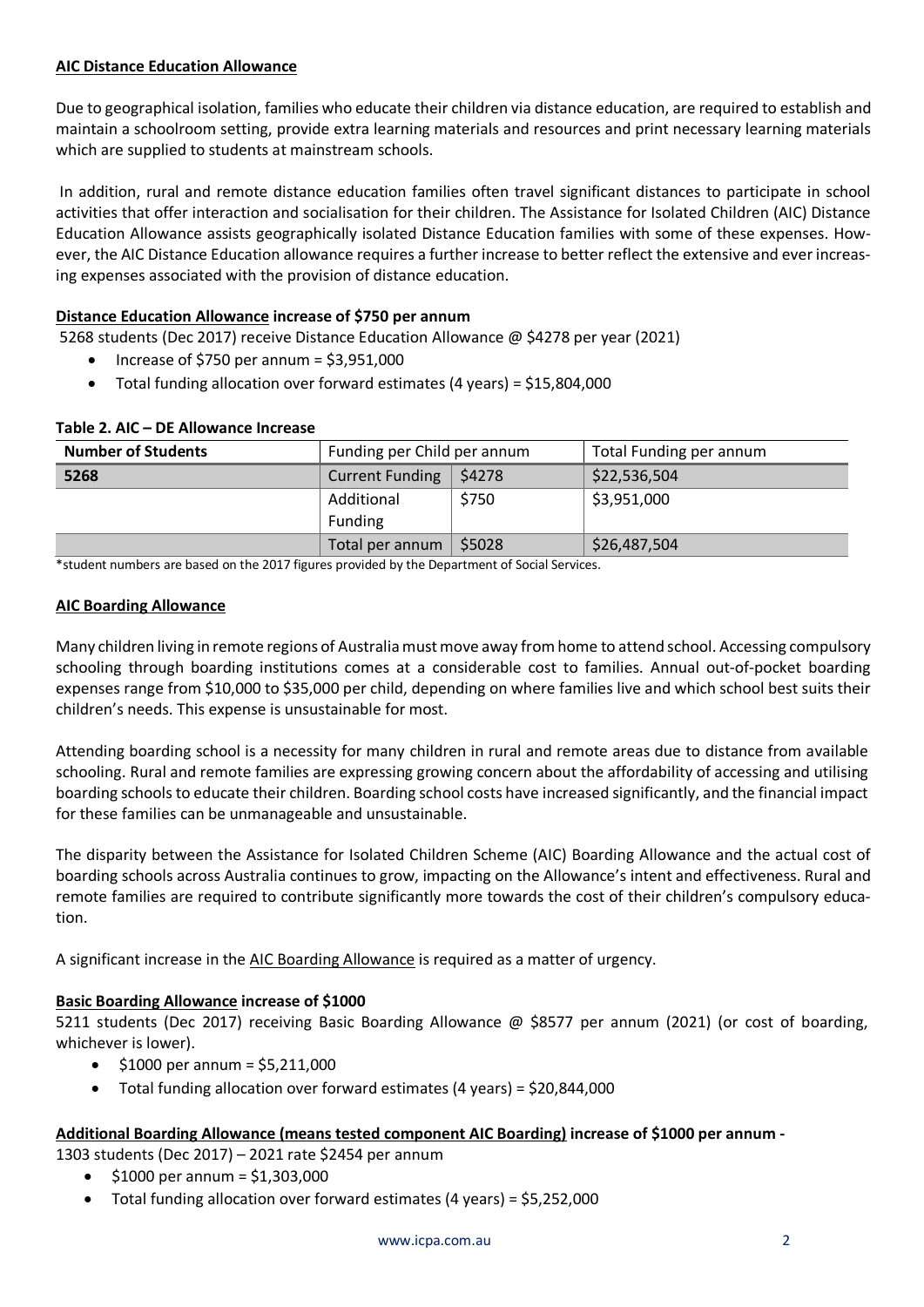| Table 3. AIC - Boarding Allowance Increase |      |                                     |        |                                |
|--------------------------------------------|------|-------------------------------------|--------|--------------------------------|
| <b>Number of Students</b>                  |      | <b>Funding per Child per annum</b>  |        | <b>Total Funding per annum</b> |
| Basic<br><b>Boarding</b>                   | 5211 | <b>Current Funding</b>              | \$8577 | \$44,694,747                   |
| <b>Allowance</b>                           |      | <b>Additional</b><br><b>Funding</b> | \$1000 | \$5,211,000                    |
| <b>Additional</b><br><b>Boarding</b>       | 1303 | <b>Current Funding</b>              | \$2454 | \$3,197,562                    |
| <b>Allowance</b>                           |      | <b>Additional</b><br><b>Funding</b> | \$1000 | \$1,303,000                    |
|                                            |      | Total per annum                     |        | \$54,406,309                   |

\*student numbers are based on the 2017 figures provided by the Department of Social Services.

#### **AIC Second Home Allowance**

The AIC Second Home Allowance assists families with the cost of setting up a second home away from their principal place of residence so that children can attend a school on a day-to-day basis. The option of establishing a second home while children are of school age is vital to retaining families in rural and remote areas of Australia. In many cases, the mother and children live in the second home during school times and return to their rural area during school breaks and holidays. This allows the Family to access schooling and maintain their connection and support with their rural community and work and live in a rural area. If the Second Home Allowance were not available, more families would move their entire Family permanently to an urban area for schooling.

It is in the national interest to ensure that isolated children are not disadvantaged in educational and social development and ensure their educational outcomes are not compromised. These students need the opportunity to attend a school commensurate to their needs which allows them to achieve educational parity with their urban peers. It is imperative for rural and remote familiesto be able to provide an education for their children while continuing to reside and work in rural and remote regions.

ICPA (Aust) requests that the Second Home Allowance component of the AIC be paid at the same rate as the Basic Boarding AIC.

### **Second Home Allowance - in line with Basic Boarding Allowance - \$2000 per annum**

Less than 1000 students receive \$249.28 per fortnight (\$6481.28).

- Increase of  $$2000$  per annum =  $$2,000,000$
- Total funding allocation over forward estimates (4 years) = \$8,000,000

| <b>Number of Students</b> | <b>Funding per Child per annum</b> |           | <b>Total Funding per annum</b> |
|---------------------------|------------------------------------|-----------|--------------------------------|
| $<1000$                   | <b>Current Funding</b>             | \$6481.28 | \$6,481,280                    |
|                           | <b>Additional Funding</b>          | \$2000    | \$2,000,000                    |
|                           | Total per annum                    | \$8481.28 | \$8,481,280                    |

### **Table 3. AIC – Second Home Allowance Increase**

### **Evidence Base**

ICPA (Aust) conducted a Boarding School Research Survey for Geographically Isolated Students in April 2016 which supports this information, including comments from families towards the end of the booklet. The survey results can be found [HERE](https://www.icpa.com.au/page/attachment/94/final-boarding-school-survey-icpa-aust-with-comments-2016)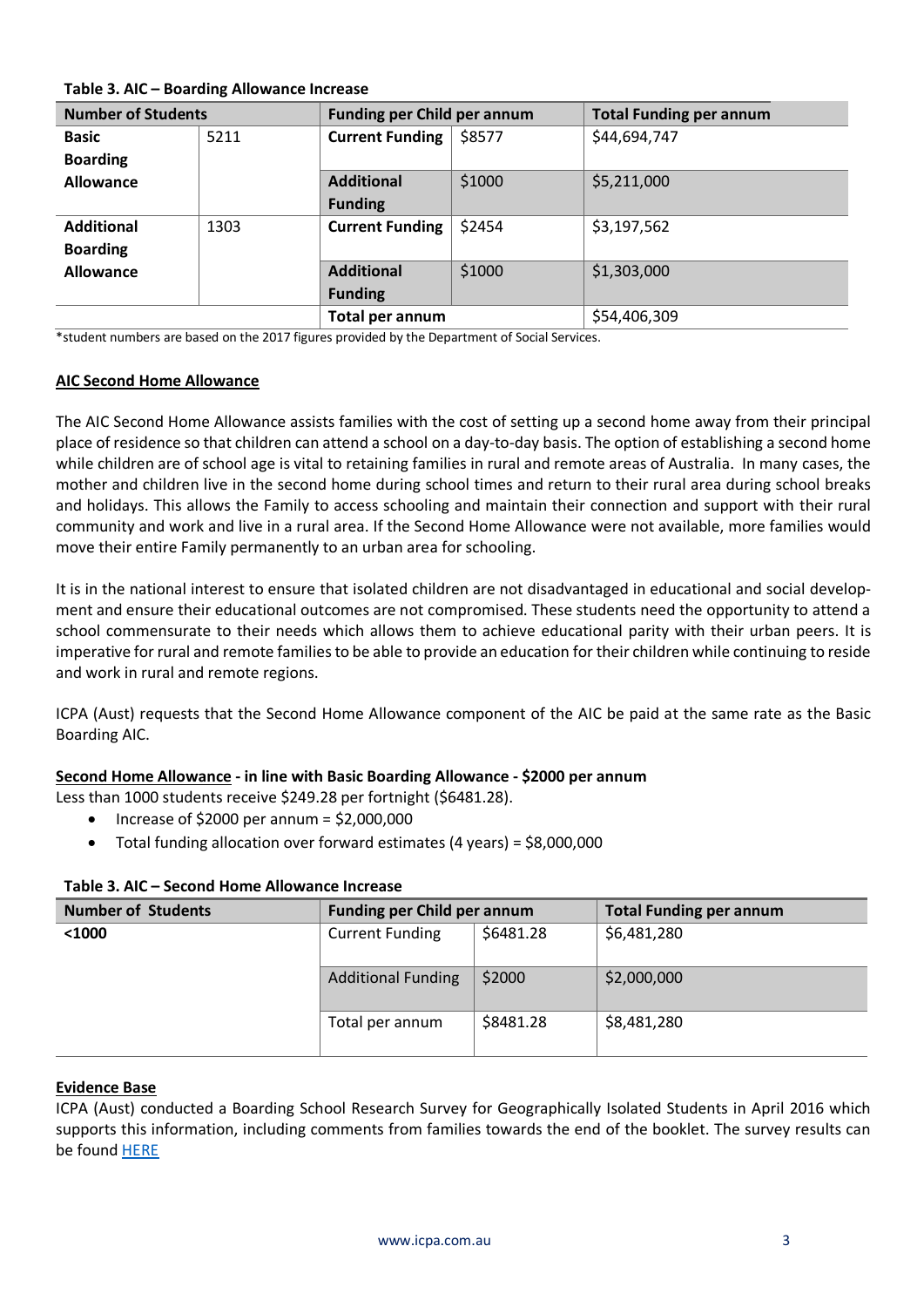# **Additional Information**

- The AIC is not 'capped' Funding and is paid to all eligible students in geographically isolated areas. The number of students receiving AIC has been declining over the years, possibly resulting from smaller families and rural-urban drift.
- The Assistance for Isolated Children's (AIC) Scheme was initially governed by the Department of Education and administered by Centrelink. The AIC isNOT a welfare payment butis an ACCESS paymentto address equity of access to education for rural and remote students. The AIC does not provide assistance to address multiple or long term social and welfare issues and has no correlation to providing a pathway to long-term dependence; rather, the AIC is provided to assist with accessing education during the compulsory years of schooling and must be returned to the Department of Education.

**In addition to increasesto the AIC allowancesto bettersupport geographically isolated familiesto access education,** ICPA (Aust) seeks the indexation of AIC allowances in line with the CPI Education Sub Index instead of the CPI. This alignment would better reflect the actual cost of educational expenses and ensure parity in the long term.

**Inclusion of these recommendations in the upcoming budget would:**

- **provide the most effective means of distributing Funding to geographically isolated families to assist with access to schooling**
- **use existing funding mechanisms**
- **achieve the maximum benefit in assisting students**
- **maximise the number of rural and remote students accessing education.**

# **Distance Education Teaching Allowance**

# ICPA (Aust) seeks the introduction of a Distance Education Teaching Allowance (\$6000 per Family per annum) as **financial recognition of the essential work a Tutor performs.**

For around 1500 families living in geographically isolated regions of Australia, the only means of accessing education for their children is via distance education programs. As the Federal Government acknowledges through the provision of the AIC – DE Allowance, which is gratefully received, there are extensive extra costs associated with educating children in thisformat. However, while this Allowance assists with the setup of the classroom and some other expenses costs associated with this method of education, it is not permissible to use this Allowance to assist with costs related to teaching, tuition and supervision as noted in section 5.4.1 of the Assistance for Isolated Children Scheme Guidelines.<sup>1</sup>

The very nature of geographically isolated distance education means that a distance education tutor is required to be in every Distance Education classroom. Families must provide and fund the entire costs associated with providing this tutor, which necessitates a family member (often the mother) sacrificing an income, or the employment of additional staff, often for the duration of compulsory primary (and sometimes secondary) schooling, to fill the role. For geographically isolated families who must educate their children by distance education, the costs of the provision of the essential distance education tutor are borne entirely by themselves.

ICPA (Aust) request that a Geographically Isolated Distance Education Teaching Allowance be made available for all families eligible for and in addition to the geographically isolated category of the AIC – Distance Education Allowance, with the following points to note:

- a. The AIC-DE Allowance for 2021 is \$4278 per child; however, as per the AIC guidelines aforementioned, this cannot be used to assist with any costs associated with the provision of the distance education tutor in the home classroom.
- b. Where families are unable to provide a tutor for geographically isolated distance education, they may instead move to a second home or send children to boarding schools, for which the Federal Government provides:
	- i. For families eligible for boarding allowance for their children

[www.icpa.com.au](http://www.icpa.com.au/) 4 <sup>1</sup> <http://guides.dss.gov.au/assistance-isolated-children-scheme-guidelines>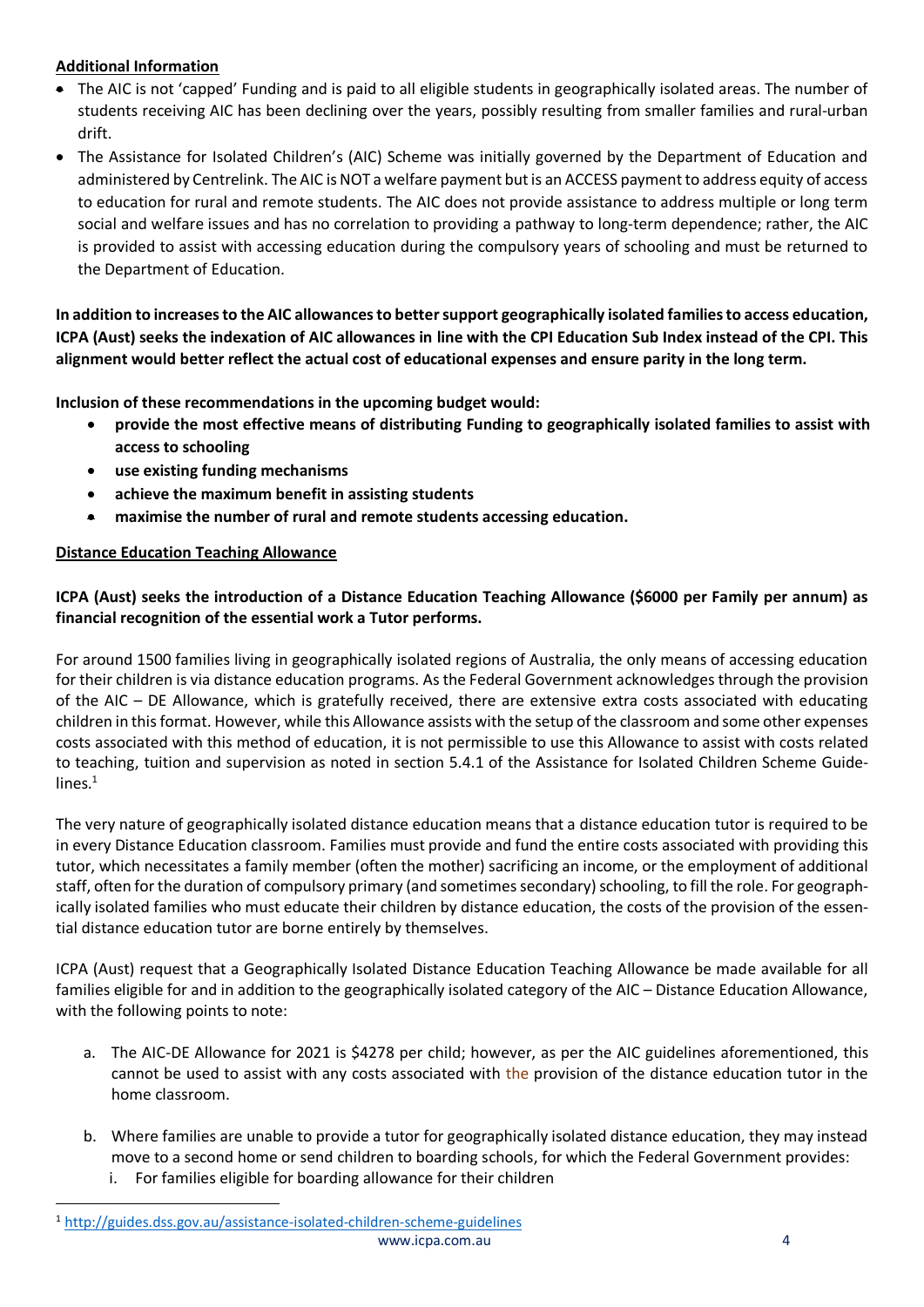- 2021 figures Basic Boarding Allowance \$8557 per child per year or up to \$11 011 with additional boarding Allowance for a total of between \$25 671 - \$33 033 per 3 child family per annum.
- ii. For families eligible for the Second Home Allowance
	- 2021 figures \$6481.28 per child per year up to 3 children, equating to a maximum of approximately \$19443.84, per 3 child family

Each of these amounts equates to significantly more costs to the Federal Government than a \$6 000 payment per Family to assist with the provision of a tutor. For example, utilising the measure of a 3 child family once again would equate to an extra cost per child of approximately \$2000, still less per child than the Second Home Allowance and significantly less per child than even the minimum amount per child eligible for Basic Boarding Allowance. Even for families with only one child studying by distance education, the \$6000 payment on top of the current AIC – DE Allowance would be less than the maximum amount available for AIC Boarding Allowance.

| <b>Second Home</b> |                        | <b>Boarding</b> |                        | <b>Distance Education</b> |             |                 |
|--------------------|------------------------|-----------------|------------------------|---------------------------|-------------|-----------------|
| Up to              | Up to \$19443.84 per   | One             | Up to \$11 011 per     | One                       | Current     | With addition   |
| three              | family per year (2021) | child           | family per year (2021) | child                     |             | of \$6000 DETA  |
| children           |                        |                 |                        |                           | \$4278 per  | \$10211 per     |
|                    |                        |                 |                        |                           | family per  | family per year |
|                    |                        |                 |                        |                           | year (2021) |                 |
|                    |                        | <b>Two</b>      | Up to \$22022 per      | Two                       | \$8422 per  | \$14422 per     |
|                    |                        | children        | family per year (2021) | Children                  | family per  | family per year |
|                    |                        |                 |                        |                           | year (2021) |                 |
|                    |                        | <b>Three</b>    | Up to \$33 033 per     | <b>Three</b>              | \$12633 per | \$18633 per     |
|                    |                        | children        | family per year (2021) | children                  | family per  | family per year |
|                    |                        |                 |                        |                           | year (2021) |                 |

**Table 4. AIC Allowances Comparison – Boarding, Second Home, Distance Education**

This Distance Education Teaching Allowance (DETA) should be:

- for families who qualify for the Assistance for Isolated Children scheme Distance Education Allowance
- paid per Family (approx. 1500 nationally) as an annual payment of \$6000.00, indexed to the CPI.

# **Total Funding required ≈ \$9 million per annum**

### **Table 5. Distance Education Teaching Allowance**

| <b>Number of Families</b> | <b>Funding required per Family</b> | <b>Total Funding per annum</b> |  |
|---------------------------|------------------------------------|--------------------------------|--|
| <b>Approx. 1500</b>       | \$6000                             | \$9,000,000                    |  |

# **EARLY CHILDHOOD EDUCATION**

# **AIC – Distance Education Allowance for 3- 4 Year Olds**

# ICPA (Aust) is seeking the extension of the Assistance for Isolated Children's (AIC) Distance Education allowance to **those taking part in early childhood programs by Distance Education in their transition to school.**

The only means of accessing early childhood preschool education for approximately 200 children across remote Australia is through distance education programs. While States and Territories have provided such programs, families living in remote areas wishing to access these programs bear the entire costs associated with taking part. The AIC Distance Education Allowance must be extended to this cohort to make early childhood programs more affordable. The recent report into Education in Remote and Complex Environments<sup>2</sup> endorsed this request with a key recommendation from the report *that the Commonwealth modify funding arrangements for mobile early childhood*

<sup>&</sup>lt;sup>2</sup> [https://www.aph.gov.au/Parliamentary\\_Business/Committees/House/Employment\\_Education\\_and\\_Training/RemoteEducation/Report](https://www.aph.gov.au/Parliamentary_Business/Committees/House/Employment_Education_and_Training/RemoteEducation/Report)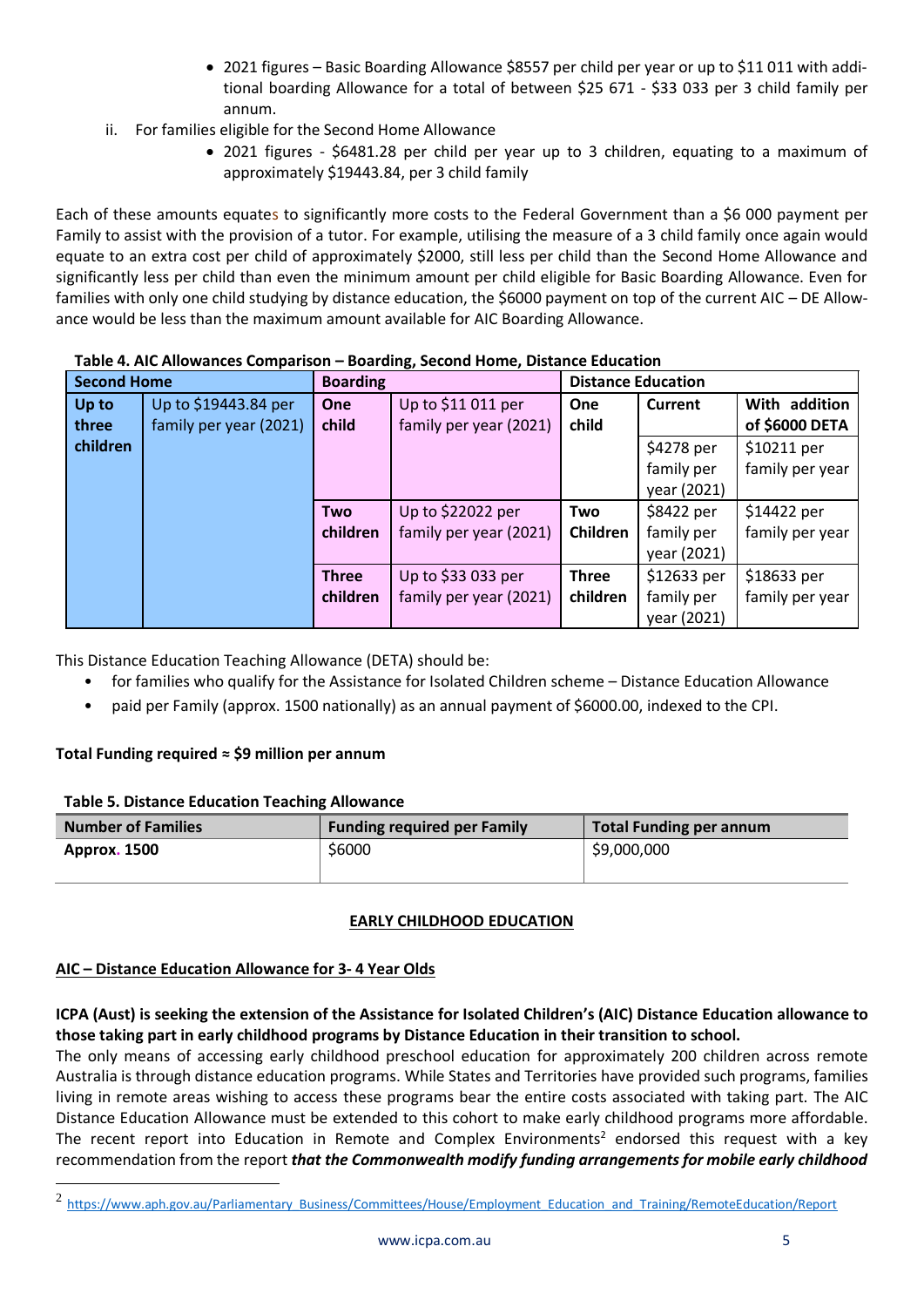education to provide flexibility and surety of Funding for these services in the 2021 Budget. ICPA (Aust) implore the government to accept and implement this recommendation**.**

200 students (Dec 2019) – 2021 rate \$4278 per annum

- 200 students @ \$4278
- Total funding allocation over forward estimates (4 years) = \$3,422,400

## **Total Funding required ≈ \$855,600 per annum.**

#### **Table 6. AIC – DE Allowance for 3-4 year olds**

| <b>Number of Students</b> | <b>Funding required per Child</b> | Total Funding per annum |
|---------------------------|-----------------------------------|-------------------------|
| 200                       | \$4278                            | \$855,600               |

## **Mobile Early Childhood Services in Rural and Remote Areas**

**ICPA (Aust) requests that the upcoming budget includes adequate and ongoing Funding for mobile playgroups and** early education programs for rural and remote children and funds be available for the creation of new services in **geographically isolated areas where early childhood services do not exist.**

For many years, various mobile children's services have provided social contact, professional advice, playgroups and early childhood programs for young children in geographically isolated areas. They play a vital role in offering developmental opportunities for children and interactions with parents in small rural communities and outlying, often very isolated, areas. In many cases, these services provide the only face-to-face interaction for children of similar ages.

Flexibility and certainty of funding for these services are vital to the provision of the critical early childhood programs for these children and communities. The following issues need to be addressed:

- Mobile playgroups no longer funded under Budget Based Funding (BBF) were transitioned to Indigenous Advancement Strategy funding or to new Child Care system funding. Neither model sufficiently caters for the unique services provided by mobile playgroups to rural and remote families, especially those services that do not include child-care.
- No provision appears to be available for the establishment of new mobile playgroups.
- Funding is currently inadequate and uncertain.

The recent Report into Education in Remote and Complex Environments<sup>2</sup> recommended that the *Commonwealth* modify funding arrangements for mobile early childhood education to provide flexibility and surety of Funding for *these services in the 2021 Budget.* ICPA (Aust) implore the Federal Government to implement this recommendation in the 2021-2022 budget to ensure rural and remote children can access otherwise unattainable early childhood services.

### **TERTIARY AND TRAINING**

**It is vital that rural and remote students are provided with the incentives to pursue post-secondary education and that adequate financial assistance is provided to access tertiary and training options.**

### **Tertiary Access Allowance**

ICPA (Aust) seeks financial support for all students who need to relocate from home to undertake tertiary study to **help them access their place of study.**

ICPA (Aust) welcomes the new Tertiary Access Payment and other measures designed to support and assist rural and remote tertiary students financially. However, these measures fall short in providing the well-documented assistance needed by all geographically isolated students to relocate for tertiary study, and we request that a Tertiary Access Allowance or an enhanced version of the Tertiary Access Payment be established. This Allowance should: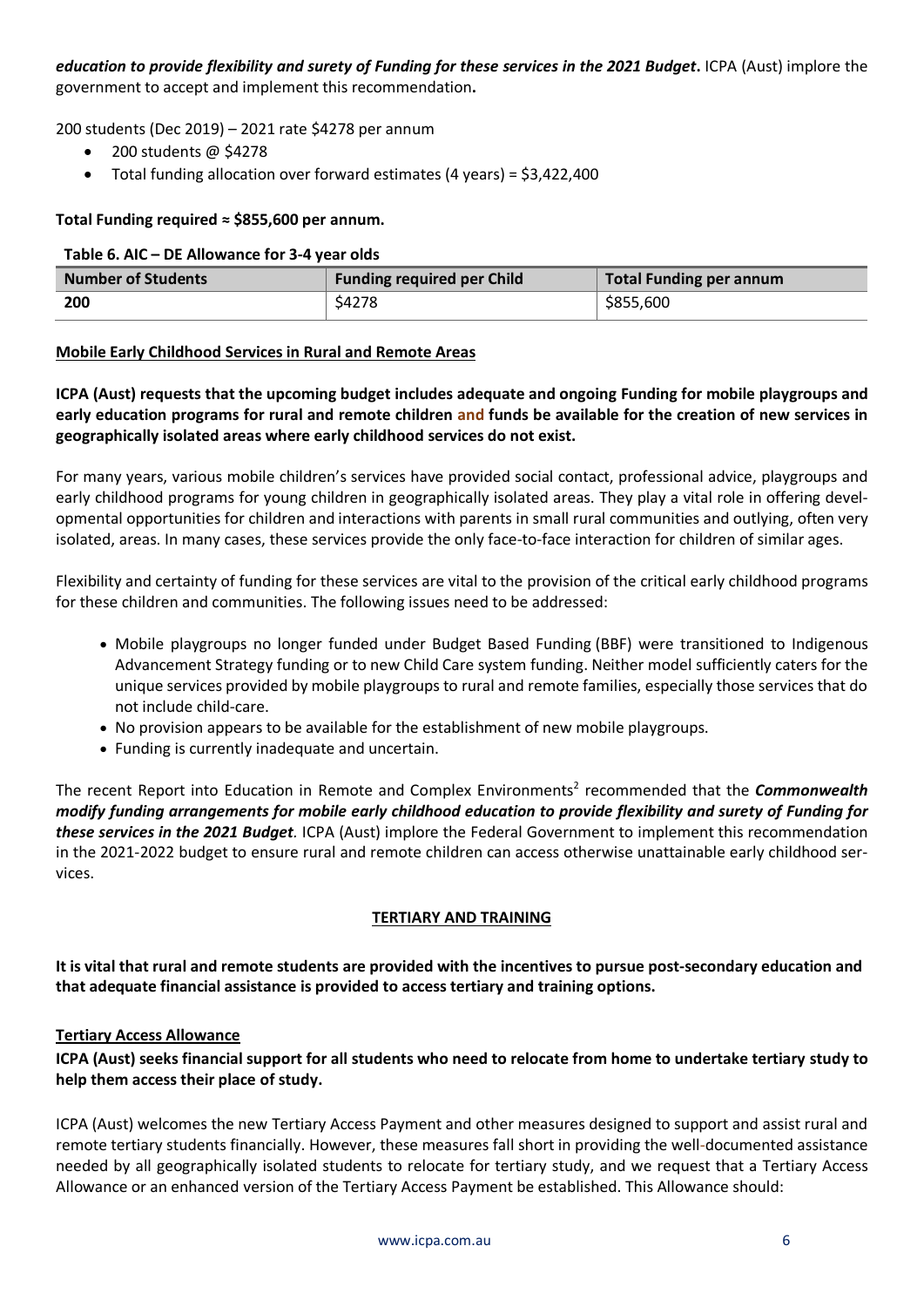- Be equal to the Relocation Scholarship
- Not being reliant on students receiving income support payments such as Youth Allowance
- Be an annual payment for the duration of the students' full-time course
- Be \$4626 in the first year in which you are required to live away from home to undertake full-time study in an approved scholarship course, \$2314 in the second or third year, \$1156 in the fourth or subsequent year
- Not be received in addition to a Relocation Scholarship.

# **Living Away from Home Allowance (LAFHA)**

# **ICPA (Aust) seeks urgent consideration of an immediate increase in the Commonwealth Living Away from Home Allowance (LAFHA) for Australian Apprentices and trainees from rural and remote areas to reflect their actual living expenses.**

Eligibility criteria for LAFHA are based on the recognition that an apprentice has moved away from their parental or legal guardian's home for the first time to access an Australian Apprenticeship and is only available for those who are ineligible for Youth Allowance, Austudy or ABSTUDY payments. While ICPA (Aust) is extremely appreciative of this Allowance, the current payment rate of LAFHA does not adequately provide meaningful support to an apprentice with the cost of living, including rental bond and rent.

The *Strengthening Skills Expert Review of Australia's Vocational Education and Training Systems<sup>3</sup>* reported that 'low training wages for up to four years was cited by respondents to the Review as one reason why young people are less attracted to the traditional apprenticeship model.' Without additional support to subsidise their living costs apprentices face extreme financial pressure when pursuing this pathway exacerbating lack of incentive for rural and remote young people, who must live away from home to pursue these pathways. Many simply do not complete their qualifications as a result.

Furthermore, rural and remote students who choose to study VET courses are faced with similar challenges as tertiary students in accessing financial assistance for living expenses. It is necessary for most students living in rural and remote areas to relocate to larger centres to access training centres and businesses with the capacity to fulfil their VET course requirements.

The current incentives and provisions for apprentices and trainees are appreciated; however, the Living Away from Home Allowance (LAFHA) is inadequate as it does not reflect the real cost of living for these young people. The gap between this Allowance and the actual cost borne by rural and remote apprentices and trainees living away from home is substantial, and further financial assistance needs to be made available.

# **Rural Hardship Education Fund (RHEF)**

ICPA (Aust) advocates that a *long-term* Rural Hardship Education Fund (RHEF) should be put into place to assist rural and remote students, schools and early learning centres with the cost of education during times of rural hardship to ensure their schooling can continue unhindered. Across Australia in the past twelve months, we have seen families severely affected by flood, drought and recently fire. Such unpredictable and at times unprecedented events which may include both natural and manmade occurrences have a significant impact upon the education of rural and remote children whose families are affected by these hardships.

Due to the unique challenges faced by geographically isolated families in accessing education, some form of educational assistance program for times of rural hardship should exist on a permanent/long term basis so that critical time is not lost determining what type of educational assistance can be offered when a crisis occurs. Geographically isolated families who face unique challenges in educating their children, financially and otherwise, need to know that if they are faced with rural hardship, their children's education will not be affected if they cannot fund and provide this education themselves.

<sup>3</sup> [https://www.pmc.gov.au/resource-centre/domestic-policy/vet-review/strengthening-skills-expert-review-australias-voca](https://www.pmc.gov.au/resource-centre/domestic-policy/vet-review/strengthening-skills-expert-review-australias-vocational-education-and-training-system)[tional-education-and-training-system](https://www.pmc.gov.au/resource-centre/domestic-policy/vet-review/strengthening-skills-expert-review-australias-vocational-education-and-training-system)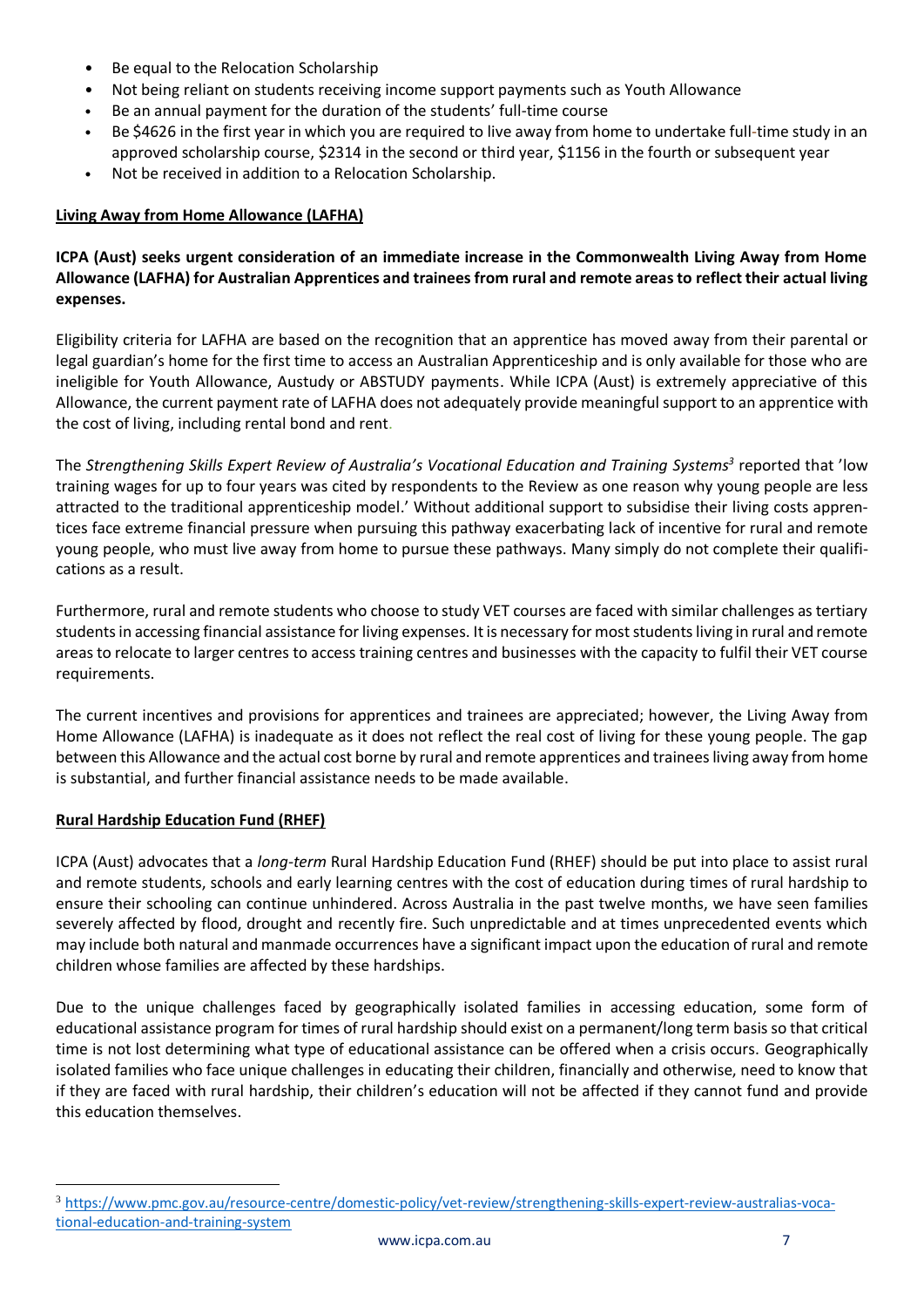While ICPA (Aust) acknowledge and welcome government assistance measures announced during these events, the considerable cost of educating children, particularly for those children who must live away from home to access compulsory education, in general, is largely ignored. A permanent RHEF would ensure that assistance for education could be made available immediately when a rural hardship event occurs.

Financial assistance to lessen the burden of educational costs must be established urgently for rural families battling to keep their children at school. This fund could be linked to the current and mentioned above for Isolated Children (AIC) scheme. Rural and remote families rely heavily on the AIC to help them address the extra cost of providing compulsory education for their children because of where they live. Approximately 11,300 students in total received the AIC across all of its categories in 2017.

The number impacted by long-term drought/hardship and requiring additional assistance through a Rural Hardship Education Fund at any one time would most often be considerably less. An established fund would not need to assist the total number of identified rural/geographically isolated students receiving AIC all at one time but could be designed to offer relief to those in affected areas as situations arose.

# **Recommendations:**

**That a permanent Rural Hardship Education Fund (RHEF) be established to assist rural and remote students,schools** and early learning centres with the cost of education during times of rural hardship to ensure their schooling can **continue unchanged.**

**The establishment of a Rural Hardship Education Fund that remains in place so that each time a disaster/hardship hits a rural area, funds are automatically available for geographically isolated students' education assistance programs should include, but not be limited to:**

- **A supplementary payment made to the Assistance for Isolated Children allowance (AIC) for families identified as being in rural hardship, e.g., living in drought-affected areas/states.**
- **Additional Funding for Rural Schools, Early Learning/Long Day Care Centres in affected areas.**
- **Itinerant and specialist teachers made available to enable more support for Distance Education students and Rural Schools, including home visits in remote classrooms and other localised support resources.**
- **Adjusted Child Care Subsidy rate/ Additional Child Care Subsidy (temporary financial hardship) is available long-term to assist affected families to access In Home Care and child care for young children.**
- **Tertiary Access Allowance (TAA) for rural and remote students enrolled in university, training courses, or apprenticeship**

**Geographically Isolated recipients of the Assistance for Isolated Children allowance should be the focus of any drought/RHEF supplementary payment of the AIC.** 

**Assistance for Isolated Children supplementary assistance amount should at minimum be reflective of previous AIC drought assistance payment rates with consideration of the rise in education costs.** 

- **At least \$2000 per student, per year.**
- **Should be for Geographically Isolated/Rural and Remote students** *(a portion of students receive the AIC for different reasons such as medical needs or exclusion and do not necessarily live in a rural or remote area, so may not have the same family income impact due to rural hardship as those identified as geographically isolated/rural and remote).*

The total number of recipients of Assistance for Isolated Children is approximately 11,000, which incorporates nongeographically isolated children who would not be affected by a Rural Hardship. ICPA (Aust) has been unable to obtain numbers for geographically isolated students who receive AIC. However we would expect that not every student eligible for geographically isolated AIC in any given occurrence of rural hardship would need assistance at the same time. For example, additional AIC assistance of \$1000 per child was provided to approximately 500 geographically isolated AIC recipients in the area affected by the North West Queensland floods in early 2019.

Further information on the Rural Hardship Education Fund proposal can be found [HERE](https://www.icpa.com.au/documents/download/1189/federal-current-issues/rural-hardship-education-fund-october-2019.pdf)